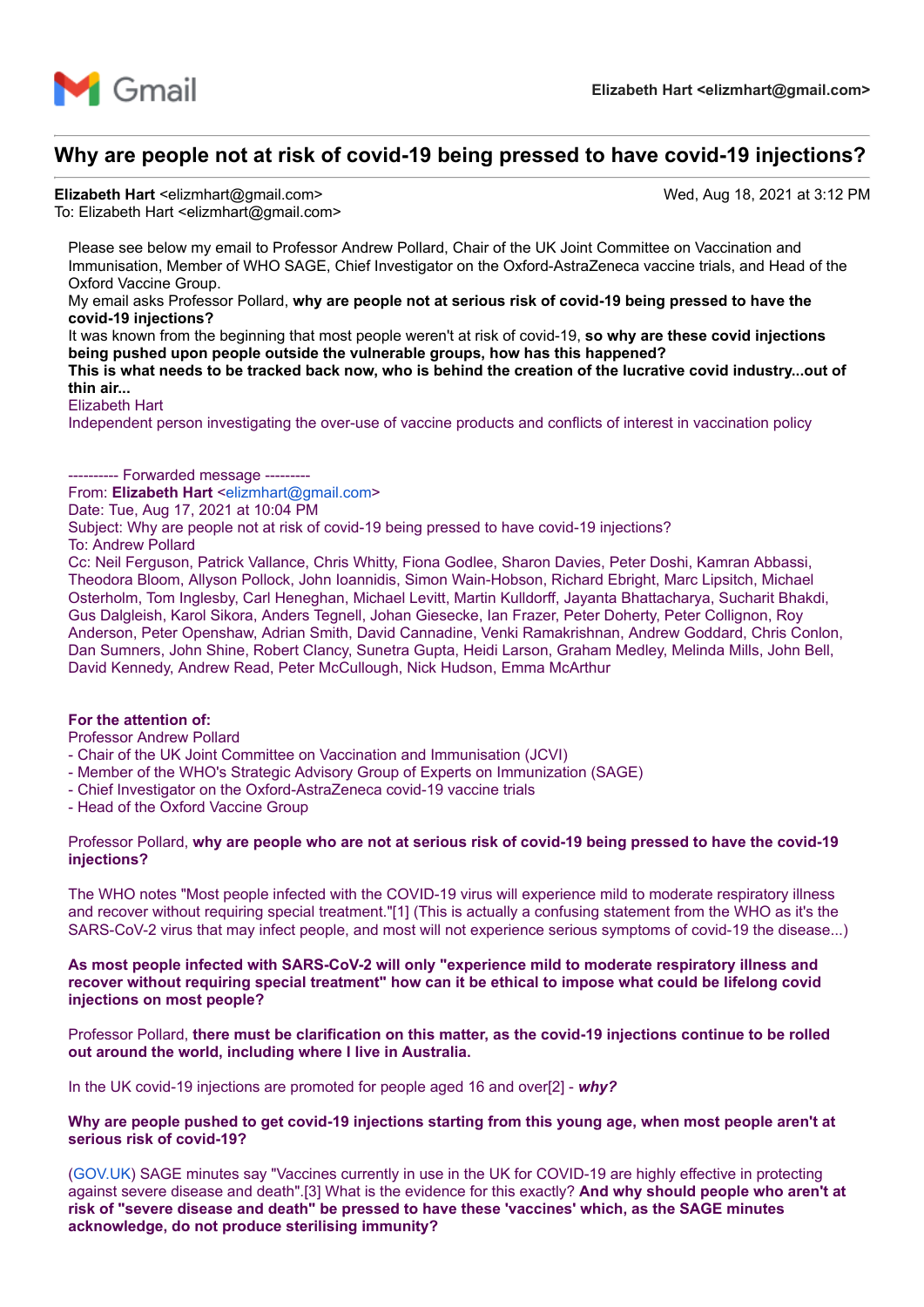People aren't just being offered these covid-19 injections, there's been a relentless media campaign pressing people to have these medical interventions, e.g. in Australia, with misleading slogans such as "We're not safe until we're all safe".[4] **Now there is the threat people will not be able to participate in daily life without vaccine passports.**[5]

Recently the UK *Telegraph* reports **"People who are fully vaccinated have a similar viral load to the unvaccinated, suggesting both can transmit Covid. New analysis by Public Health England (PHE) found little difference in how much virus was present in people who had been jabbed, leading to fears that the vaccines will not suppress spread as much as hoped."**[6]

Professor Pollard, *The Telegraph* reports you said **"it was clear that the delta variant could infect people who had been vaccinated, which made herd immunity impossible to reach even with a high vaccine uptake"**. You said: **"We don't have anything that will stop transmission, so I think we are in a situation where herd immunity is not a possibility and I suspect the virus will throw up a new variant that is even better at infecting vaccinated individuals."**[7]

Professor Paul Hunter, who advises the World Health Organisation on covid, said it was time to change the way the data was collected and recorded as the virus became endemic: **"We need to start moving away from just reporting infections, or just reporting positive cases admitted to hospital, to actually start reporting the number of people who are ill because of Covid...otherwise we are going to be frightening ourselves with very high numbers that actually don't translate into disease burden".**[7]

**The situation re reporting infections/mass testing must be reconsidered in Australia, where over 28 million tests have been undertaken in the past 18 months, with only 0.1% being positive**.[8] This testing is costing billions of dollars, for what return? Mass testing is needlessly causing massive disruption and anxiety. It's also highly likely many Australians may have effective cross-immunity from previous coronavirus infections, in this regard see this recent article: **[Pre-existing immunity to Covid-19 - Marc Girardot of PANDA unpacks its evolution](https://www.biznews.com/health/2021/08/16/pre-existing-immunity)**.[9]

#### **Now people are being readied to submit to third dose 'booster' shots, with UK Health Secretary Sajid Javid saying these will be given from next month.**[7]

But Professor Pollard, *The Telegraph* reports you are arguing that if mass testing is not stopped, **Britain could be in a situation of continually vaccinating the population**: "I think as we look at the adult population going forward, if we continue to chase community testing and are worried about those results, **we're going to end up in a situation where we're constantly boosting to try and deal with something which is not manageable**. It needs to be moving to clinically driven testing in which people are willing to get tested and treated and managed, rather than lots of community testing..."[7] (My emphasis.)

# **So are you arguing there** *shouldn't be* **'boosting'/continual vaccination of the population going forwards?**

This situation is a shambles... **Isn't it a fact the vaccine industry is planning to 'constantly boost' the population, and develop lucrative 'vaccine' markets?** See for example: **UK vaccine mega-factory working on combined flu and Covid jab**. *The Telegraph*, 15 August 2021.

Professor Pollard, mass populations of people are being pressed to have the covid 'vaccines' which don't prevent infection and transmission - **we have no idea what these highly questionable medical interventions will do to people's natural immune response, and there is no information regarding the long-term consequences.**

The covid-19 'vaccine' rollout is underway in Australia, and people are being coerced to have these dubious medical interventions by the Federal Government led by Prime Minister Scott Morrison and by State Governments. **Concerningly, these governments do not appear to properly understand the significance of the failing covid-19 injections, and what this means for Australia's current 'zero covid' strategy.**

Half the country is in lockdowns or under restrictions on the back of 'cases'. **It seems the Morrison and State Governments plan to continue impeding people's freedom of movement and association until Australians submit to the 'leaky vaccines', against a disease which isn't a serious threat to most people. Moreover, Australians have been kept virtual prisoners for 18 months and counting by international border closures, a policy more akin to North Korea than a supposedly liberal democracy. This is a complete disgrace.**

**The pressure to submit to the covid-19 injections is relentless in Australia, with the mainstream media and taxpayer-funded ABC and SBS operating as propaganda machines for the Morrison and State Governments, with little or no critical analysis of covid-19 taxpayer-funded vaccination policy and conflicts of interest, which is a major area to investigate.**

**Employers are now being recruited to press covid-19 injections upon their staff.** It seems likely people are not being properly informed about the risks and benefits of these covid-19 injections in regards to their age and health status, including that:

- the covid-19 injections do not prevent infection or transmission, i.e. do not provide sterilising immunity;
- have unknown duration of 'immunity';